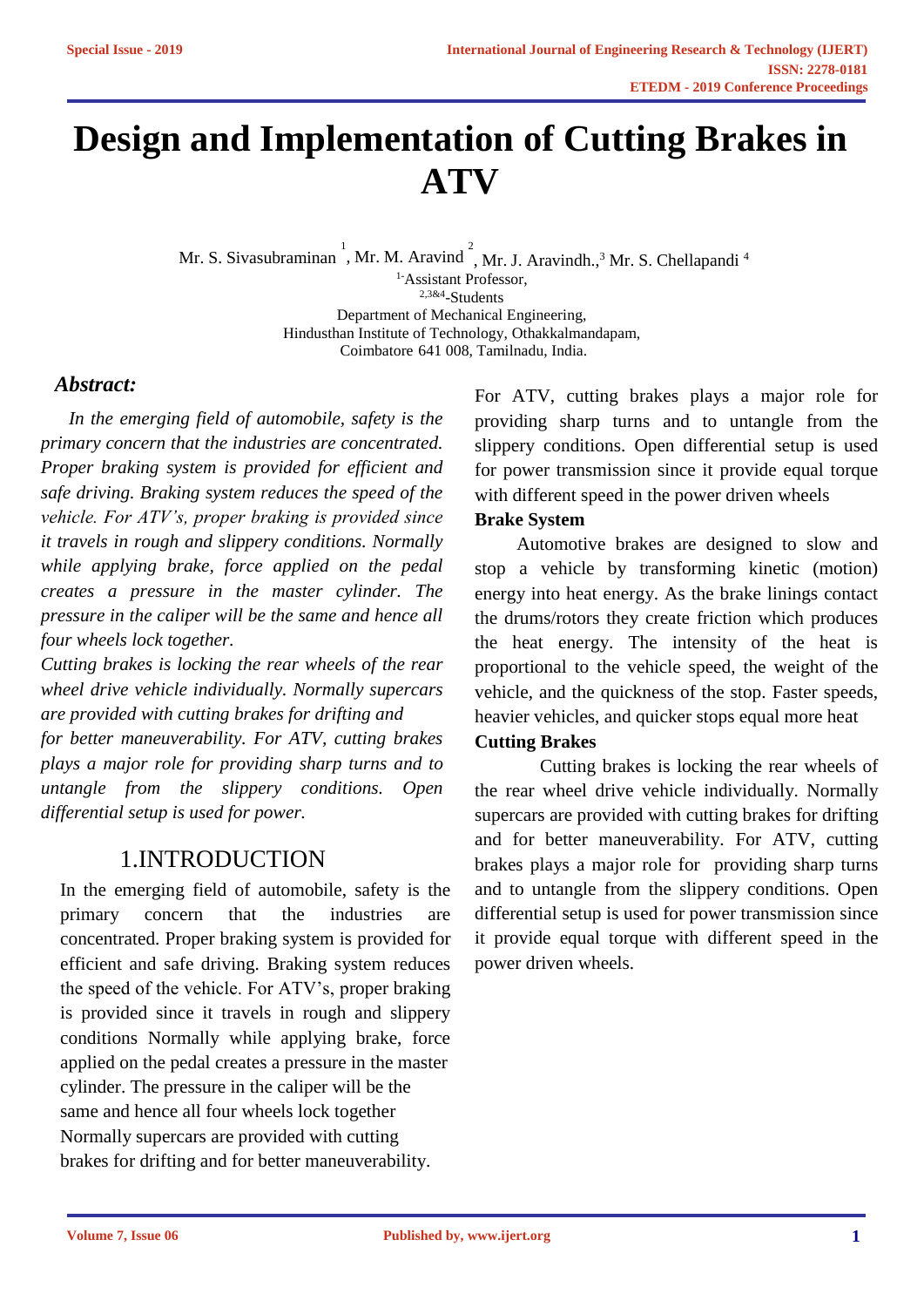### **Basics of Cutting Brakes**

 Cutting brakes are a system of levers, switches, or pedals that allow you to lock up individual brakes in order to stop one wheel and then use the other wheels to drive the vehicle, thus pivoting around that locked wheel. The result is a tremendously tight turning radius, and they can be implemented in a variety of ways. One thing to be extremely careful with is using cutting brakes at high speeds and on the street, as it can have deadly consequences.

### **Working Operation**

 On many tractors the brake is divided into two pedals, one for the left rear wheel and one for the right rear wheel. If you need to stop, you step on both pedals at once. But if you want to turn really sharp, you step on one pedal and turn the steering wheel, and the tractor will spin around the wheel that is locked up.



#### **Fig 1.1 cutting brakes**

When you want to turn sharply in your  $4\times4$ , simply engage a cutting brake for one of the rear wheels and this will let the front axle pull you around the turn. This works very well in a vehicle that either has a selectable rear locker and/or a transfer case that allows you to engage the front axle only. If you have a full-time locker in the rear like a Detroit, you need to engage the front axle only, otherwise the rear tires will drive through the cutting brakes. If you have a rear selectable locker like an ARB, Ox, or E-locker that gives you an open differential when unlocked, you can unlock the rear locker but still engage fourwheel drive when you use one rear cutting brake. This will send the power to the three unlocked wheels and you will pivot around the locked one. In some situations you can achieve an even tighter turning radius if you can unlock the rear locker, put your transfer case in front-wheel-drive only, and lock the cutting brake on the rear tire opposite of the direction



#### **Fig 1.2 cutting brakes during sharp turns**

This will allow the inside rear tire to actually turn backwards as you pivot around the outside rear tire while your front tire s pull you around. However, this maneuver often requires that you be pointed up a hill, and you must let the front tires spin and actualllose traction so you can slide back around the locked tire.Another option is to use cutting brakes as a cheap traction tool. Say you have a cutting brake at each rear wheel, but you do not have a locking differential. You could be driving up a hill and one rear and one front wheel start to spin until you stop moving forward.



**Fig 1.3 cutting brakes in slippery region**

By applying the cutting brake to the spinning wheel, the open differential will send power to the other wheel, and if it has traction it will begin pulling you up the hill. This is sort of a poor man's traction control.

.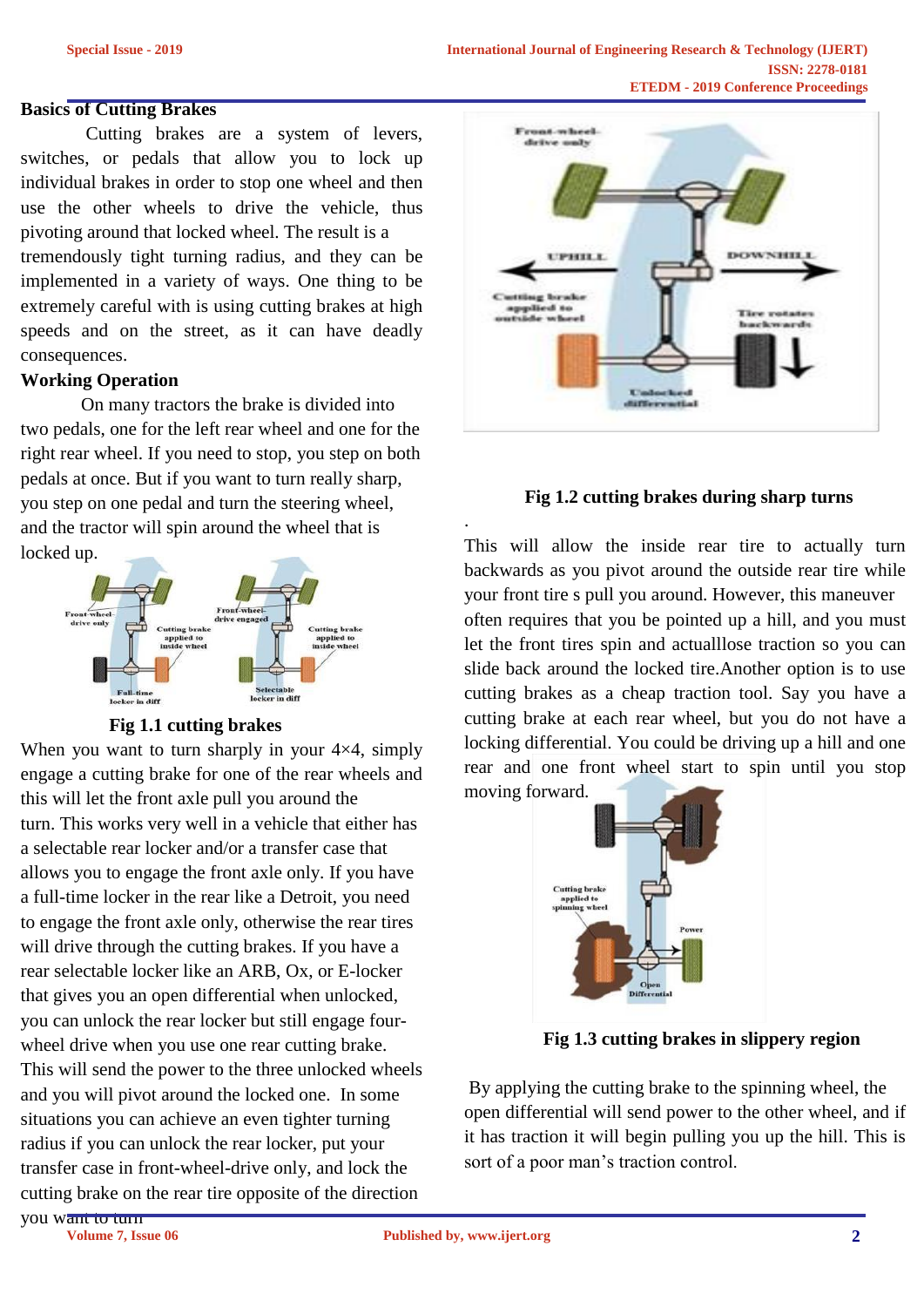## **Shuttle Valve**

A shuttle valve is a type of valve which allows fluid to flow through it from one of two sources. A shuttle valve, also known as a double check valve, allows pressure in a line to be obtained from alternative sources. It is primarily a pneumatic device and is rarely found in hydraulic circuits. The basic structure of a shuttle valve is like a tube with three openings; one on each end, and one in the middle. A ball or other blocking valve element moves freely within the tube. When pressure from a fluid is exerted through an opening on one end it pushes the ball towards the opposite end. This prevents the fluid from travelling through that opening, but allows it to flow through the middle opening. In this way two different sources can provide pressure without the threat of back flow from one source to the other



 **Figure 1.4 Shuttle Valve**

# **Shuttle Valve Necessity**

Since the brake circuit becomes more complex using calipers, shuttle valves avoid those complexities. Normally, dual inlet port calipers are used in locking a individual wheel in super cars (one from main circuit and other from cutting brake circuit. Availability of calipers for our prescribed design is a demanding one and manufacturing those calipers to our design will be extravagant.



Figure 1.5 Brake Circuit **Brake Circuit**

 While applying brake, to avoid slipping and dragging, X-split connections are commonly used in four wheelers. When cutting brakes are implemented, circuit connections gets modified with the attachment of shuttle valves, where the one is connected to the brake hose from cutting brake master cylinder, other end from the main circuit master cylinder and the output of the shuttle valve is connected to the caliper attached to the wheel assembly. This makes the circuit simpler and an effective one for proper braking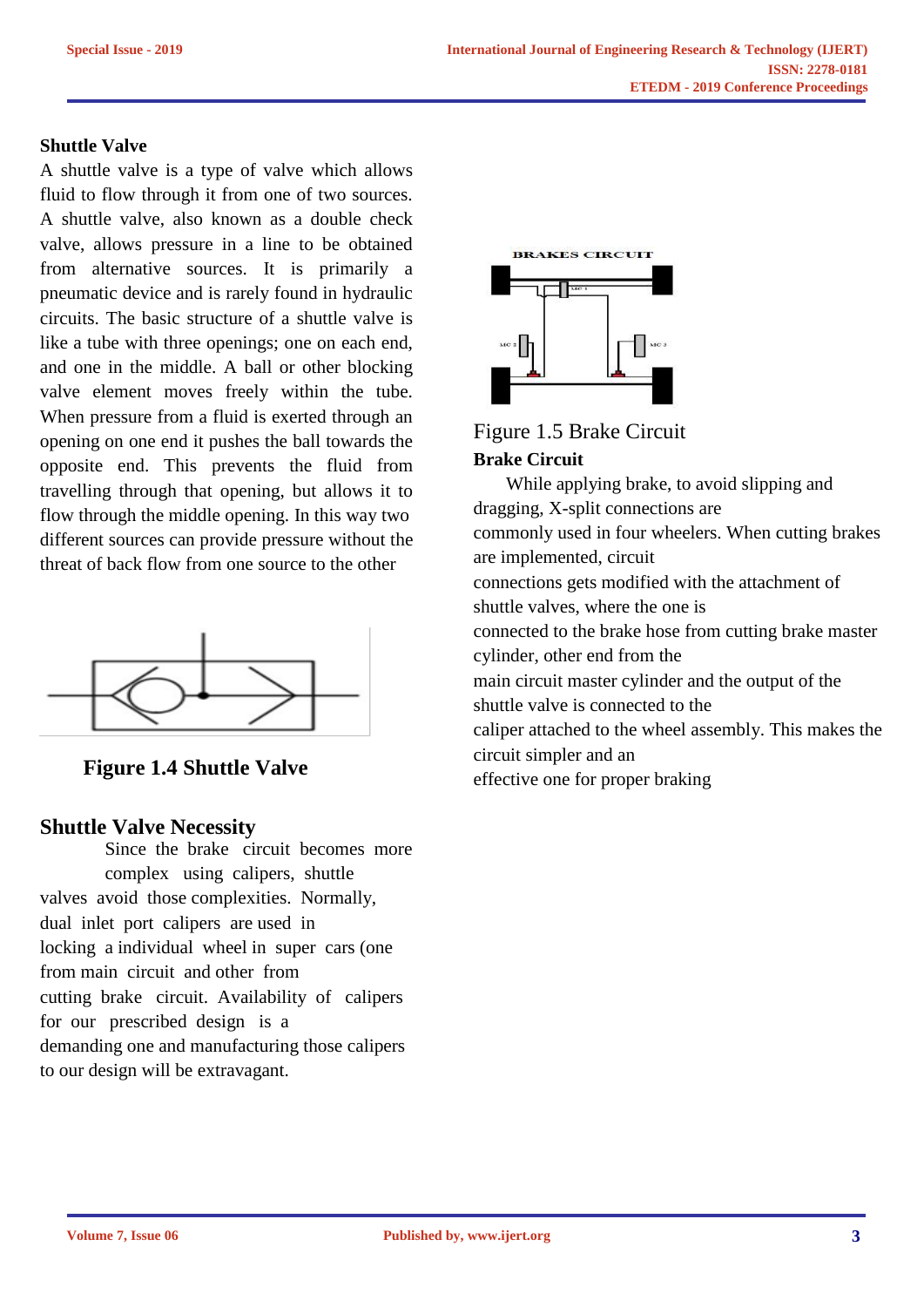## **Assumptions and constants**

Mass of the vehicle =  $139$  Kg (1390 N) Weight Ration F:  $R = 1: 2$  (Assume front and rear wheel exhibit equal forces)  $Wf = 1*139 = 139$  Kg = 1390 N  $Wr = 2* 139 = 278$  Kg = 2780 N  $Wf = Weight on the Front Wheeler$  $Wr = Weight on the Rear Wheeler$  Rear axle Load in a factor ' $1' = 0.6$  Height of the CG 'h' =  $20$ " = 0.5m Wheel base,  $Wb = 1.326m$ Ratio,  $X = L/Wb = 0.377m$ Deceleration,  $a = \mu g = 0.4 * 9.81 = 3.924$  m/s2

Coefficient of Friction between tyre and terrain,  $\mu = 0.65$ 

## **Stress Analysis**

Stress is defined as load acting per area. Stress analysis gives the amount of stress



Figure 1..6 Stress Analysis DISPLACEMENT ANALYSIS<br>Displacement analysis giv Displacement analysis gives the deformation occurred in each area depending upon the load applied.



Fig 1.7 Displacement Analysis



Fig 1.8 temperature analysis

# **Result**

The result obtained by the actual experimentation and the analysis is checked and the results are interpreted. .In ANSYS, the two main solutions are calculated thefirst one is the temperature and the other is the heat flux. The results obtained by ANSYS are reviewed firstly. The contour diagrams for the profiles are given asfollows. The results obtained by the software are verified by the experimentalvalues which are get obtained by the experimental work.the main advantage of thesoftware analysis is that it discretizes the whole model into a small sizedfragments. The boundary conditions are first get applied to the nodes and then thefinal solution is achieved by the addition of individual node. Thus, the results obtained by the software are more precise than the experimental value. There willbe some difference in the experimental value and the software value.S-N curve drawn between stress induced and the number of cycles of load.This curve shows the fatigue strength of the disc. Graph shows a maximum stress